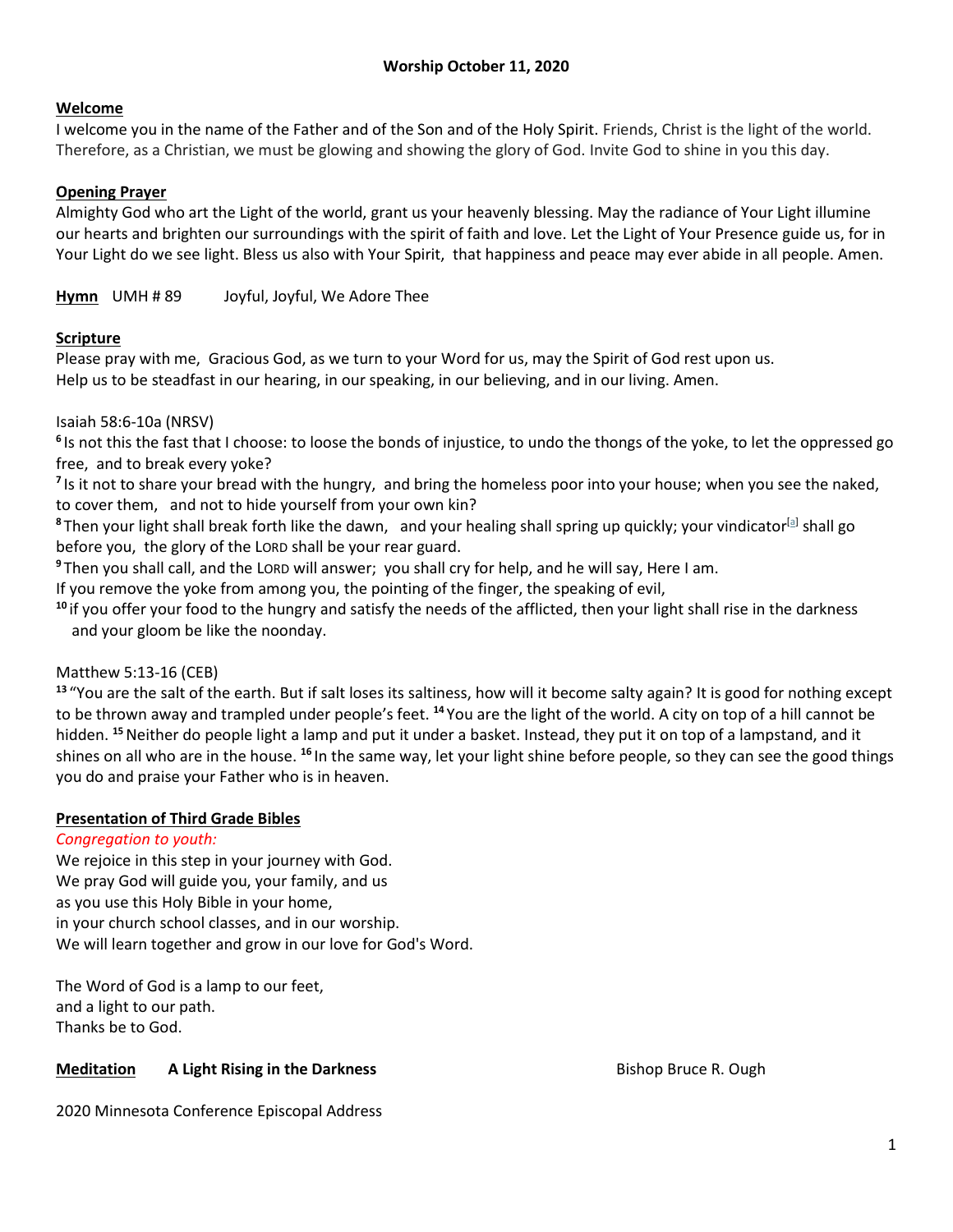Abundant grace and peace to you as we gather for this unusual, but necessary, virtual session of the Minnesota Conference.

Paul's prayer for the Ephesians is my prayer for us this day:

I pray that the God of our Lord Jesus Christ, the Father of Glory, may give us a spirit of wisdom and revelation as we come to know him, so that, with the eyes of our hearts enlightened, we may know what is the HOPE to which God has called us. (Ephesians 1:17-18)

### **SING TO THE LORD A NEW SONG**

Friends, I don't know about you, but I have about reached my limit of disruption, disappointment, grief and uncertainty. Our lives, our churches, our ministries, our communities, our world have been turned upside down. The dislocation and abrupt, forced adaptation have been overwhelming.

We have been driven to our computer screens, social distancing, on-line worship, and mask wearing by the coronavirus pandemic. We have been driven to our streets and knees in anguish and repentance by the George Floyd killing and the renewed cries to dismantle racism in all our institutions. We have been driven to frustration and renewed disappointment by the lingering uncertainty and unresolved division within our denomination by the postponement of General and Jurisdictional Conferences. We have been driven to spiritual and emotional exhaustion by the demands of a "new normal," that is anything but normal. We grieve the loss of church as we have known it, even as we struggle to fan the tender embers of a new church yearning to be born. And, our grief is compounded by the death of those struck down by COVID-19 and the Dakotas-Minnesota Area dear family members and colleagues whose ministries and witness we honor this day. I know we are in a liminal, divergent time, but honestly, I find myself often longing for the familiarity of a more linear, less complex season, if only for a respite.

In the midst of our being overwhelmed by disruption, death, disappointment and despair, God speaks to us through the prophet Isaiah: "Sing to the Lord a new song; sing praise to God from the end of the earth!" (Isaiah 42:10a)

Isaiah knew what he was talking about. He was speaking to his people exiled in Babylon. He was speaking to a refugee people forced into slavery. He was speaking to a people beaten down by the ruthless separation of families, the slaughter of innocent children, the destruction of their culture. He was speaking to a people worn down by despair; a people who had lost hope; a people being bombarded by tragedy and death.

And, Isaiah is speaking to us today. The message is clear: "Sing to the Lord a new song; sing praise to God from the end of the earth."

We are able to "sing to the Lord a new song" because God is in the business of bringing the captives' home. God is in the business of healing the people's wounds. God is in the business of wiping away the tears of grief. God is in the business of raising the dead. God is in the business of creating something new out of chaos and confusion. The reason for striking up a "new song" in this liminal and divergent season is because God has already promised to deliver us, to never let us go, to hold us in the palm of God's hand and to lift us up as on eagle's wings. The only appropriate response to God's promise, made fully known to us in Jesus' resurrection, is to "sing to the Lord a new song." The new thing God is doing in our lives, in our churches, in our denomination, in our communities demands a new song. A resurrection demands a new voice. The new creation demands we live the hope to which we have been called.

# **BE THE LIGHT OF THE WORLD**

Isaiah reminded his exiled people that the hope to which God had called them – the song they were to sing anew – was that they were to be the light to the world. Isaiah called Israel to let their good works shine and illuminate a dark, chaotic world.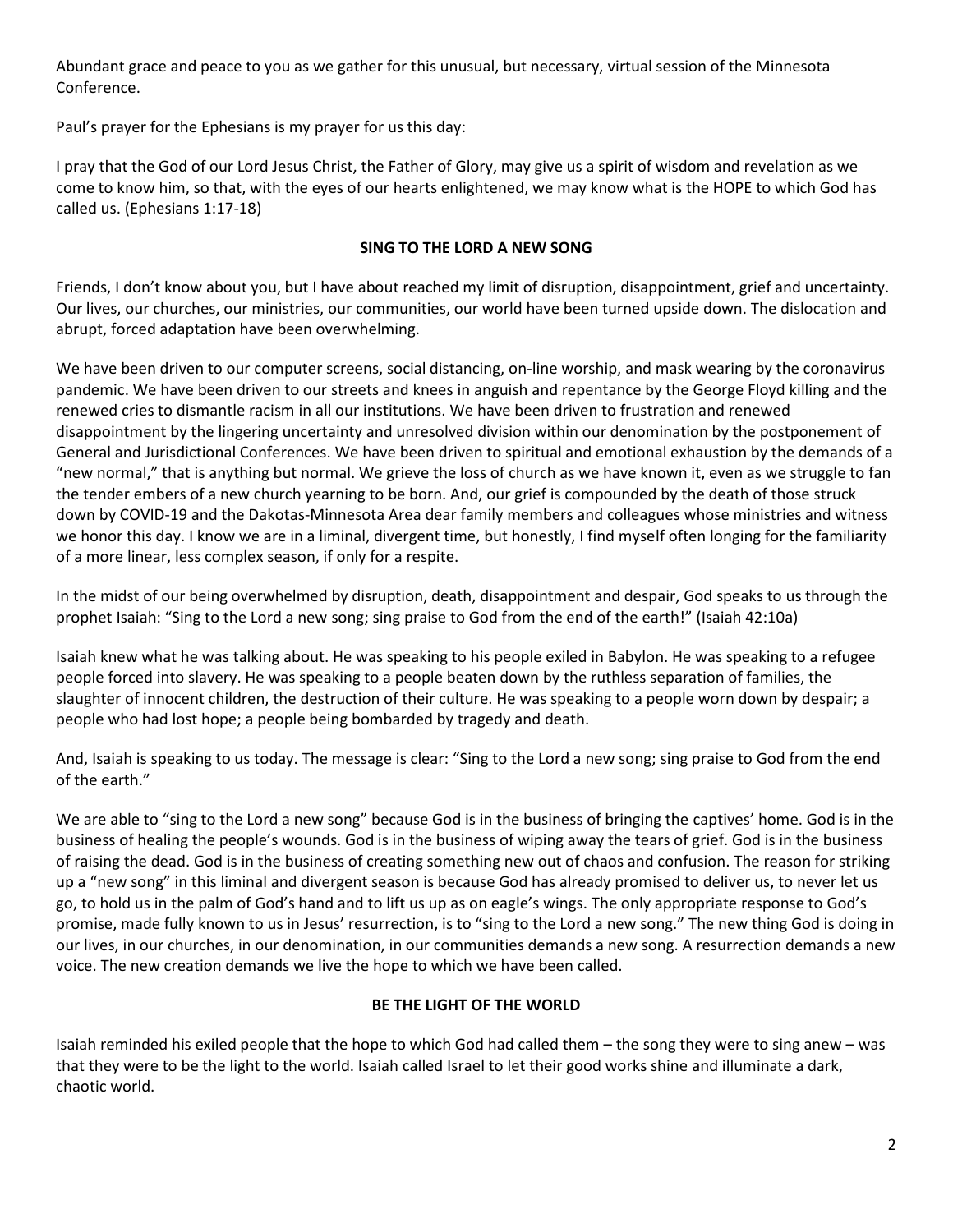Jesus echoed this same calling for his followers in his Sermon on the Mount. He teaches us that we are to live hope by "letting your light shine before people so they can see the good things you do and praise your Father who is in heaven." (Matthew 5:14) Jesus does another one of those great inversion things. He is the light of the world. But, now he tells his disciples, "You are the light of the world." Or as Eugene Peterson paraphrases it in The Message: "We are here to be light, bringing out the God-colors in this world."

And Jesus meant the entire world. It is no mistake he told his disciples to not hide their light under a basket. It is no mistake Jesus told his disciples to be his witnesses beyond Jerusalem – "in all Judea and Samaria, and to the ends of the earth." (Acts 1:8). From the beginning, Jesus knew we would have a tendency to cling to what we already know, to gravitate toward Jerusalem, to limit our witness to one hour on Sunday morning with people we already know, to become captives to our preferences and to settle for what makes us comfortable.

Let there be no mistake what the scriptural imperatives are for being the light and living hope in the world. Hold on; here is what it looks like for Isaiah. This is going to sound a lot like what you have been saying and hearing on the streets of Minneapolis/St. Paul and hundreds of other cities around the world since the George Floyd killing. Are you ready?

- Break the chains of injustice.
- Get rid of exploitation in the workplace.
- Free the oppressed.
- Cancel debts.
- Share your food with the hungry.
- Invite the homeless poor into your homes.
- Put clothes on the shivering ill-clad.
- Be available to your own families.
- Stand with those who are oppressed.

Seven hundred years later, Jesus rose to preach in his hometown synagogue in Nazareth and echoed this same call to be the light and live hope as he inaugurated his own ministry.

"The Spirit of the Lord is upon me because the Lord has anointed me. He has sent me to preach good news to the poor, to proclaim release to the prisoners and recovery of sight to the blind, to liberate the oppressed, and to proclaim the year of the Lord's favor." (Luke 4: 18-19)

Isaiah's prophecy does not end with a laundry list of what it looks like to be the light to the world. It ends with a promise from the Lord. If you do these things, Isaiah says, "then your light shall break forth like dawn … and your light shall rise in the darkness." (Isaiah 58:8a and 10b) It is a powerful vision, isn't it?

Nearly every day for eight years, I have prayed that the Holy Spirit would enable this vision to break through in each of our 350 congregations in Minnesota. Even as Char and I head into Dakotas-Minnesota Area retirement, I will continue to pray that every one of our congregations will be a light rising in the darkness of injustice, hopelessness, cynicism, and sin. That every one of our congregations will be a light in the world, reaching new people and bringing them out of darkness into Christ's marvelous, saving light. A light in the world building the capacity of Jesus-followers to love God and love neighbor. A light in the world healing the world's brokenness. A light rising in the darkness.

#### **SO THAT**

Our world has changed. And our methods of doing ministry have changed. The church can no longer rely on the traditional, attractional model of ministry. Being a leader in the church today requires a new imagination for what the church looks like and acts like. But what has not changed is our mission of making disciples of Jesus Christ who are equipped and motivated to change the world.

So, I call on Peter's images written to the small, beleaguered churches of Asia Minor to remind you – Minnesota United Methodists – who you are: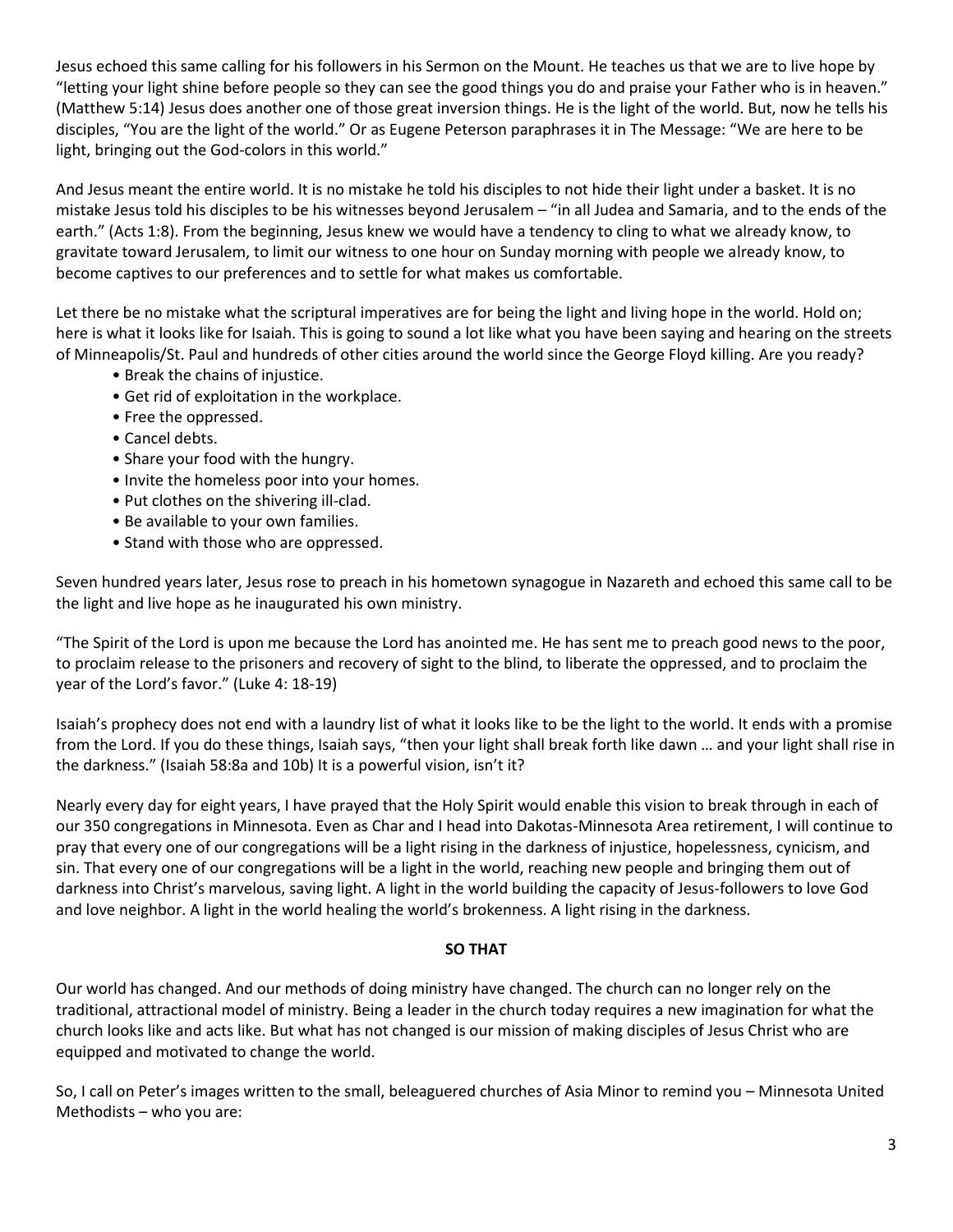You are a chosen race, a royal priesthood, a holy nation, God's own people so that you may proclaim the mighty acts of him who called you out of darkness into his marvelous light (I Peter 2:9)

One of the most powerful and compelling phrases in all of scripture is **so that**. The prophets often urged the people to repent or remember **so that**… The gospel writers frequently concluded their reports of Jesus' teachings with the phrase, **so that**.

This little phrase, **so that**… is about alignment. We do something **so that** we get the impact or results we seek. We continue something or change something we are doing **so that** we reflect the values we hold. We take certain actions **so that** our mission and vision become our current reality. We plead with God for a clean heart **so that** our spirits are aligned with God's own Spirit. We pray the Lord's Prayer **so that** there will be alignment between the kingdom on earth and the kingdom in heaven:

Our Father, who art in heaven, hallowed be thy name; thy kingdom come, thy will be done on earth as it is in heaven.

For the past eight years, the Minnesota Conference has been on a shared Journey Toward Vitality.

• We have re-aligned and focused our resources **so that** every congregation could become a vital expression of the scriptural imperatives to grow in love of God and neighbor, reach new people, and heal a broken world.

• We conducted the Reach · Renew · Rejoice campaign **so that** we could start new congregations, renew existing churches and develop a multiplication culture.

• We developed a robust clergy leadership recruitment and formation strategy, including our Eli Internship program, **so that** we could better support our clergy and call forth and equip the next generation of bold spirit-leaders.

• We launched a Breakthrough Prayer Movement **so that** all our renewal efforts would be bathed in prayer and Holy Spirit led.

• We launched generous givers and stewardship workshops and expanded our financial revenue streams **so that** we could call forth God's abundant resources for mission and remain a vital, sustainable conference in the future.

• We engaged in ministry with the poor and a variety of global health initiatives **so that** our congregations could transform their communities by welcoming all to the banquet table.

• We have invested in our camping ministries **so that** more young persons are introduced to Christ's transformative love.

• We approved an aspirational vision in June, 2019, so **that we** can become a fully inclusive conference, committed to justice and reconciliation anchored in Jesus, our Wesleyan way of life and the evangelistic task.

• We are addressing issues of systemic racism and privilege with renewed energy **so that** we can become a more diverse, inclusive expression of the kingdom of God.

• We are committed to Staying Together and Staying Strong **so that** we can make good decisions from a position of strength for all congregations on the other side of the postponed General Conference.

• We are working to leverage technology and develop on-line resources and learning platforms **so that** we can better support congregations and leaders in a new virtual world church.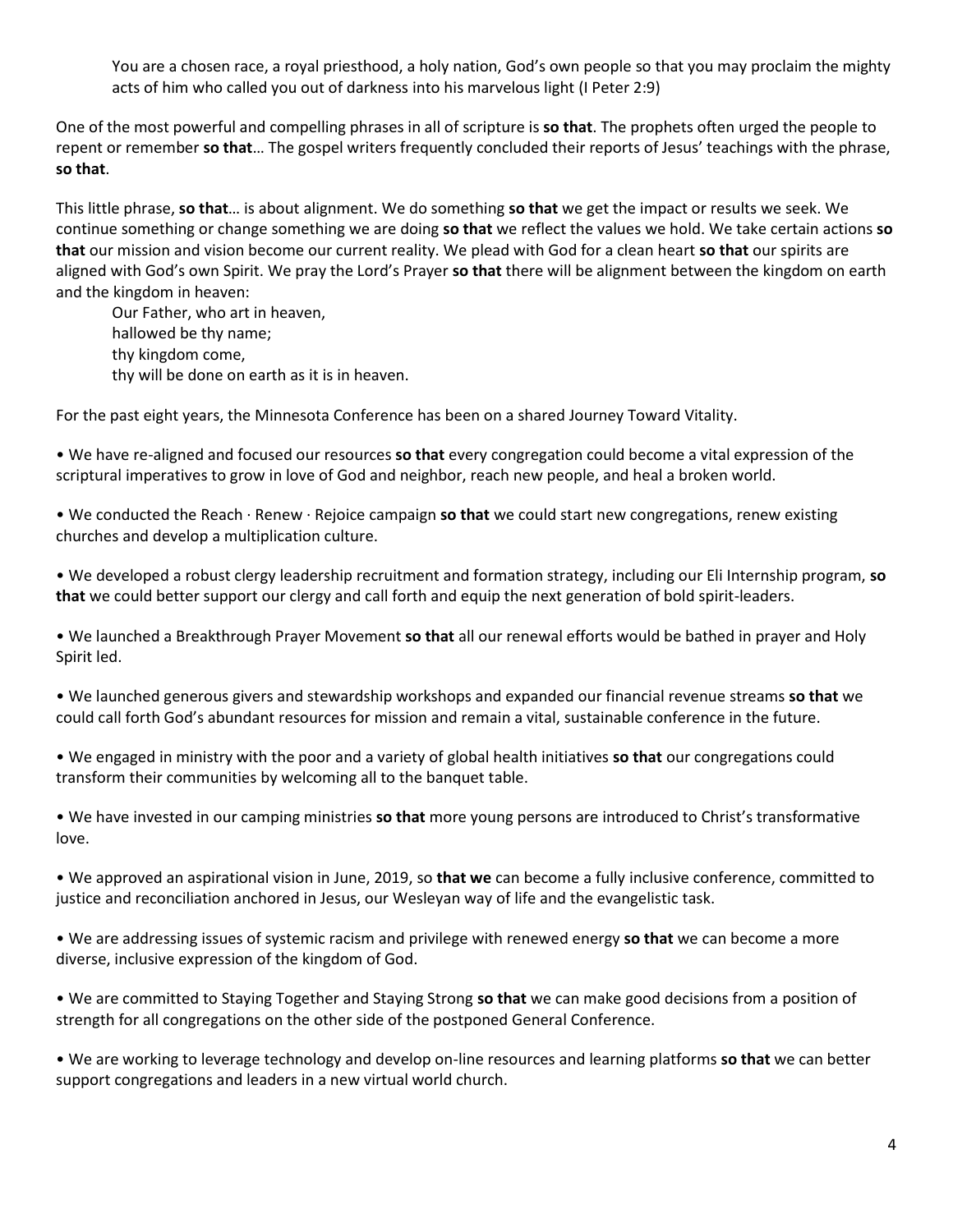Yes, the world has changed. Ministry has new, profound challenges. But, the call to leave Jerusalem and go into the world to make and equip disciples has not changed. So, remember who you are.

> "You are a chosen rave, a royal priesthood, a holy nation, God's own people **so that** you may proclaim the mighty acts of Jesus, who called you out of darkness, into his marvelous light." (I Peter 2:9)

and calls you even again today to be the light of the world rising in the darkness.

#### **SAY "YES!"**

I was very close to my grandmother Ough. When I was in college, I was called to her bedside as she lay dying. At one point during my vigil, she took my hand and said to me, "God has an important thing for you to do. I want you to say yes." She wasn't any more specific; only "God has an important thing for you to do. Say, yes!" I have been saying yes to God ever since, because I didn't want to miss that important thing.

My grandmother called me forth and in a very real sense "ordained' me that day. Oh, I have had boards of ordained ministry vote to approve me for ordination. I have had a bishop lay his hands on my head and set me apart for ordained ministry in the church. I have had the church elect and consecrate me as a bishop. But, it was my grandmother who placed the mantle of call upon my shoulders by requesting I always say yes!

Isn't that what baptism is about? Saying yes! Isn't that what being a disciple is about? Saying yes! Isn't that what being part of a movement to spread scriptural holiness across the land is about? Saying yes! Isn't that what ordination and consecration is about? Saying yes! Isn't that why we have gathered in this virtual conference? To say yes again.

Our presence today is not about you or about me. It's about God. It is about saying yes to the Lord of our lives. It is about saying yes to being the light and living hope, even when our first impulse is to say no or not yet.

Kathleen Norris in her book, Cloister Walk, got it correct when she wrote: "With God there is always more unfolding; that what we can glimpse of the divine is always exactly enough and never enough." This unfolding nature of God's will and mission is why we have the opportunity and the need to say yes, every day. So we don't miss the important thing God, in Christ, is calling us to do. So,

I pray: Gracious God, pour out your Holy Spirit on your beloved people of the Minnesota Conference. Constantly bend them to your will and love for mercy, justice, and compassion. Grant them your gifts, courage and impulse to always say "yes'" to being the light to the world, a beacon of hope in the darkness. I pray in the precious name of Jesus.

And, the Church said: Yes!

# **Pastoral Prayer and Lord's Prayer**

Gracious God, we are your people, and we wish to be faithful. We gather around to hear the words of Christ once again. We come to hear the wonder, the grace, and the responsibility. We come to learn the lessons and to take it with us to empower our lives for your service and your praise. We come to be the community and then to take the community out into the world. We come to be disciples, to follow, to take heed, to be the goodness of the Kingdom in the world today. We hear seriously the statement of living as salt in the world; we seek to live as light for all to see. We wish to glorify you above all our desires. We live in communion with all the other light-bearers to show this world goodness and love in the face of all our other issues. Help us to never lose our saltiness or to hide that light. You bestow us with gifts and graces that we know and some that we only discover along the way to further the saltiness and light in the world. Let us use these to further the growth of the Kingdom here and everywhere we go. Holy God hear these and all our prayers in your